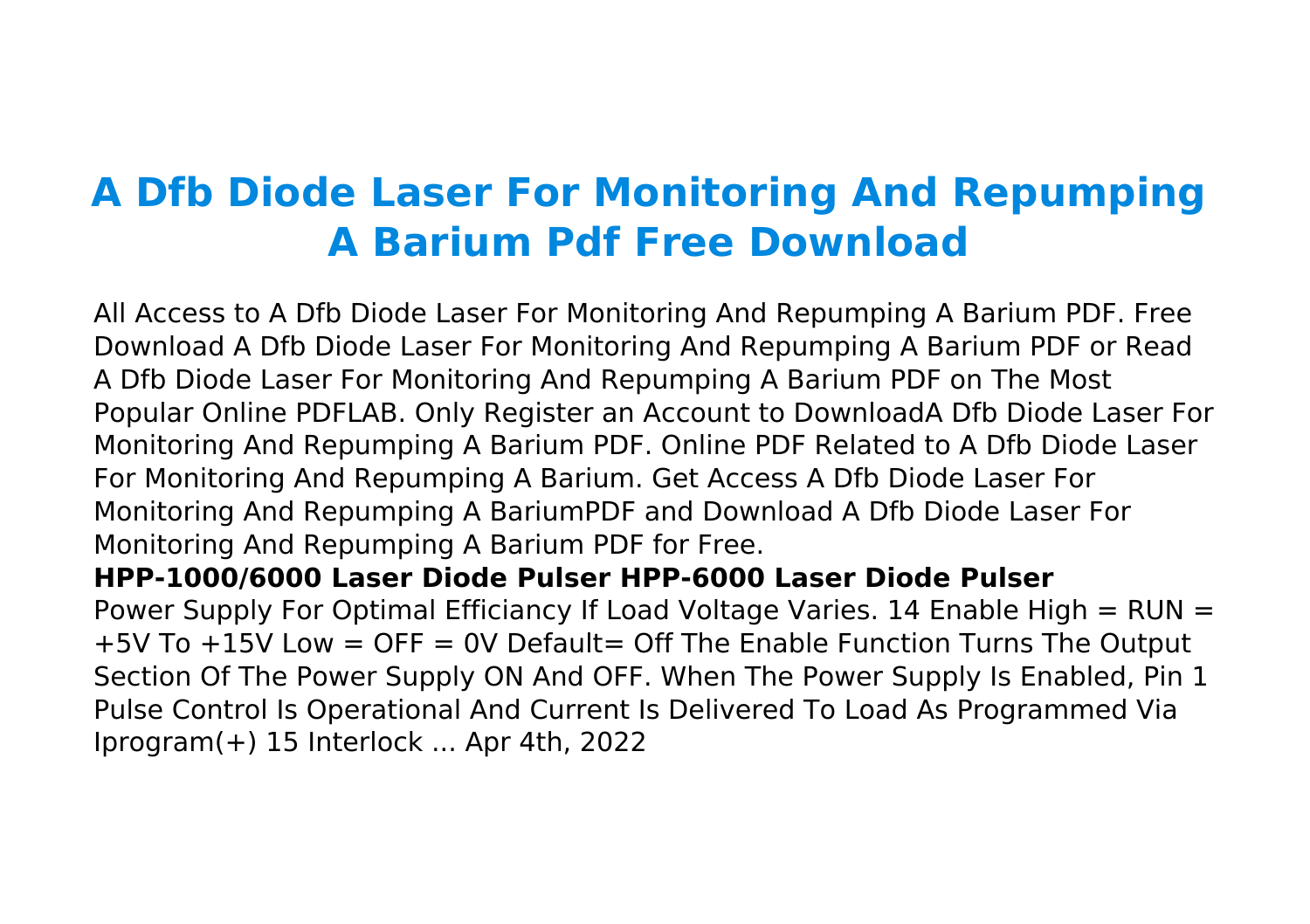# **MADE IN GERMANY Kateter För Engångsbruk För 2017-10 …**

33 Cm IQ 4303.xx 43 Cm Instruktionsfilmer Om IQ-Cath IQ 4304.xx är Gjorda Av Brukare För Brukare. Detta För Att Jan 8th, 2022

## **Grafiska Symboler För Scheman – Del 2: Symboler För Allmän ...**

Condition Mainly Used With Binary Logic Elements Where The Logic State 1 (TRUE) Is Converted To A Logic State 0 (FALSE) Or Vice Versa [IEC 60617-12, IEC 61082-2] 3.20 Logic Inversion Condition Mainly Used With Binary Logic Elements Where A Higher Physical Level Is Converted To A Lower Physical Level Or Vice Versa [ Apr 23th, 2022

## **Hot-wire Laser Welding Process Using Laser Diode For Large ...**

TIG-Hot Wire Equipment For Narrow Gap Welding - Study Oh Hot Wire Welding Processes (Report 11) , Japan - Welding Society, Japan, Vol. 57 (1995), 80-81. 2) Hiroshi Watanabe, Yasuhiro Butsusaki, And Toshiharu Nagashima: Study Of High Speed Welding Technology F Feb 9th, 2022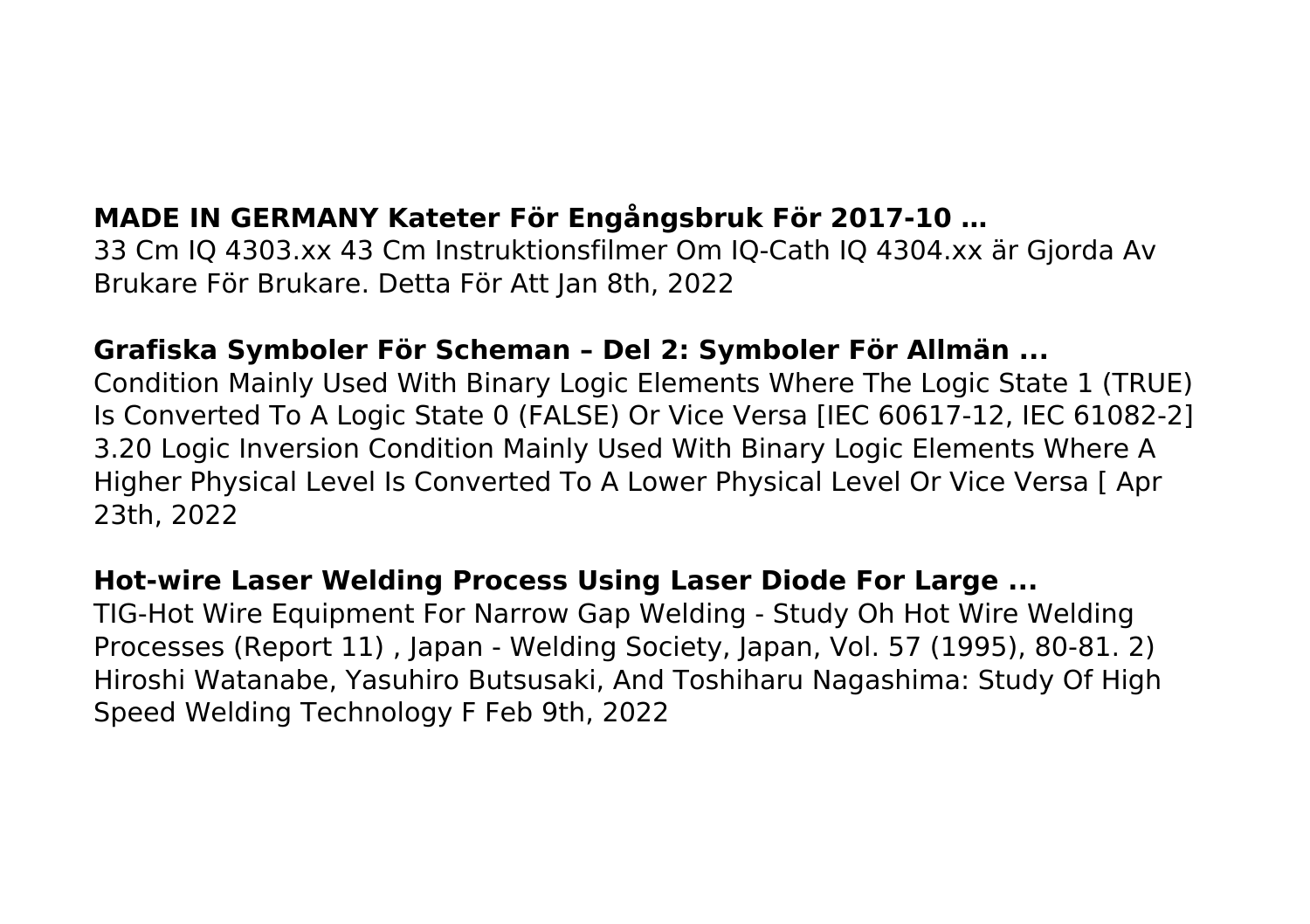## **Laser Intensity Stabilization System Using Laser-Diode ...**

Laser Module (Cutting Edge Optronics RB20-1C2) That Contained An Nd:YAG Rod (2mm Diameter And 63mm Length), Side-pumped By Three LD Arrays; The Rod And LDs Were Cooled Using flowing Chilled Water. Input Light Was Introduced Into The Module Through A Polarizing Bea Jun 25th, 2022

## **Schottky Diode 150 2x 100 High Performance Schottky Diode ...**

DSS2x101-015A I RMS Per Terminal 150 A R ThCH 0.10 K/W M D Mounting Torque 1.1 1.5 Nm T Stg Storage Temperature-40 150 °C Weight 30 G Symbol Definition Ratings Conditions Min. Typ. Max. RMS Current Thermal Resistance Case To Heatsink Jan 20th, 2022

## **Schottky Diode 200 2x 100 High Performance Schottky Diode ...**

T VI = mA°C 10 Package: Part Number V R = I F = A T VI = °C V D = T C = 105 °C P Tot T C =  $\degree$ C 310 W T VJ-40 150  $\degree$ C V I RRM = = 200 100 100 T VJ = 45 $\degree$ C DSS2x101-02A V A 200 200V 25 25 25 Max. Repetitive Reverse Voltage Reverse Current Forward Voltage Virtual Junction Temperature Total Power Dissipation Max. Forward Surge Current Conditions ... Mar 15th, 2022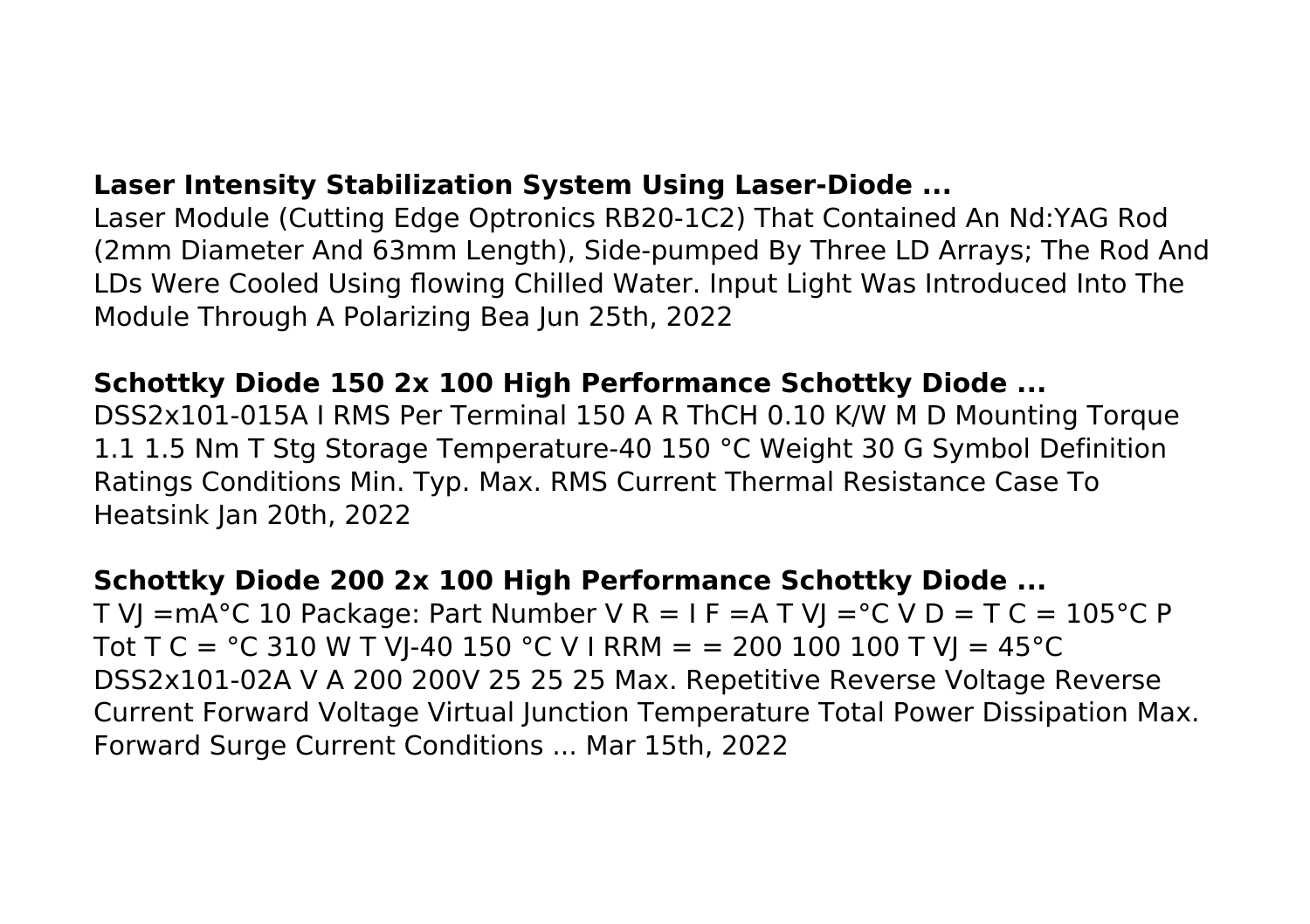# **FREQUENTLY ASKED QUESTIONS ON DIGITAL FULL BANK (DFB) AND ...**

DIGITAL FULL BANK (DFB) AND DIGITAL WHOLESALE BANK (DWB) LICENCES, PART II (A) INSTRUCTIONS ON SUBMISSION OF APPLICATIONS All Applications Must Be Emailed To Digital\_banks@mas.gov.sg By 31 December 2019. If The Total Size Of The Submission Is Expected To Exceed 100MB, Please Inform MAS By 30 December 2019. Jun 10th, 2022

## **HP Laser 108 Series HP Laser 107 Series HP Laser 103 Series**

HP Products May Contain Remanufactured Parts Equivalent To New In Performance Or May Have Been Subject To Incidental Use. Warranty Does Not Apply To Defects Resulting From (a) Improper Or Inadequate Maintenance Or Calibration, (b) Software, Interfacing, Parts Or Supplies Not Suppl Mar 23th, 2022

## **Im Deutschen Fußball-Bund 5/2010 - DFB**

Liegt Darin, Sie Dann Zu Machen, Wenn Keiner Zuschaut." Dieses Zitat Entstammt Dem Rei-chen Erkenntnisschatz Des Großen Schauspie-lers Peter Ustinov. Wir Schiedsrichter Wissen Ja Längst, Dass Unsere Arbeit Auf Dem Platz Auch Mit Fehlern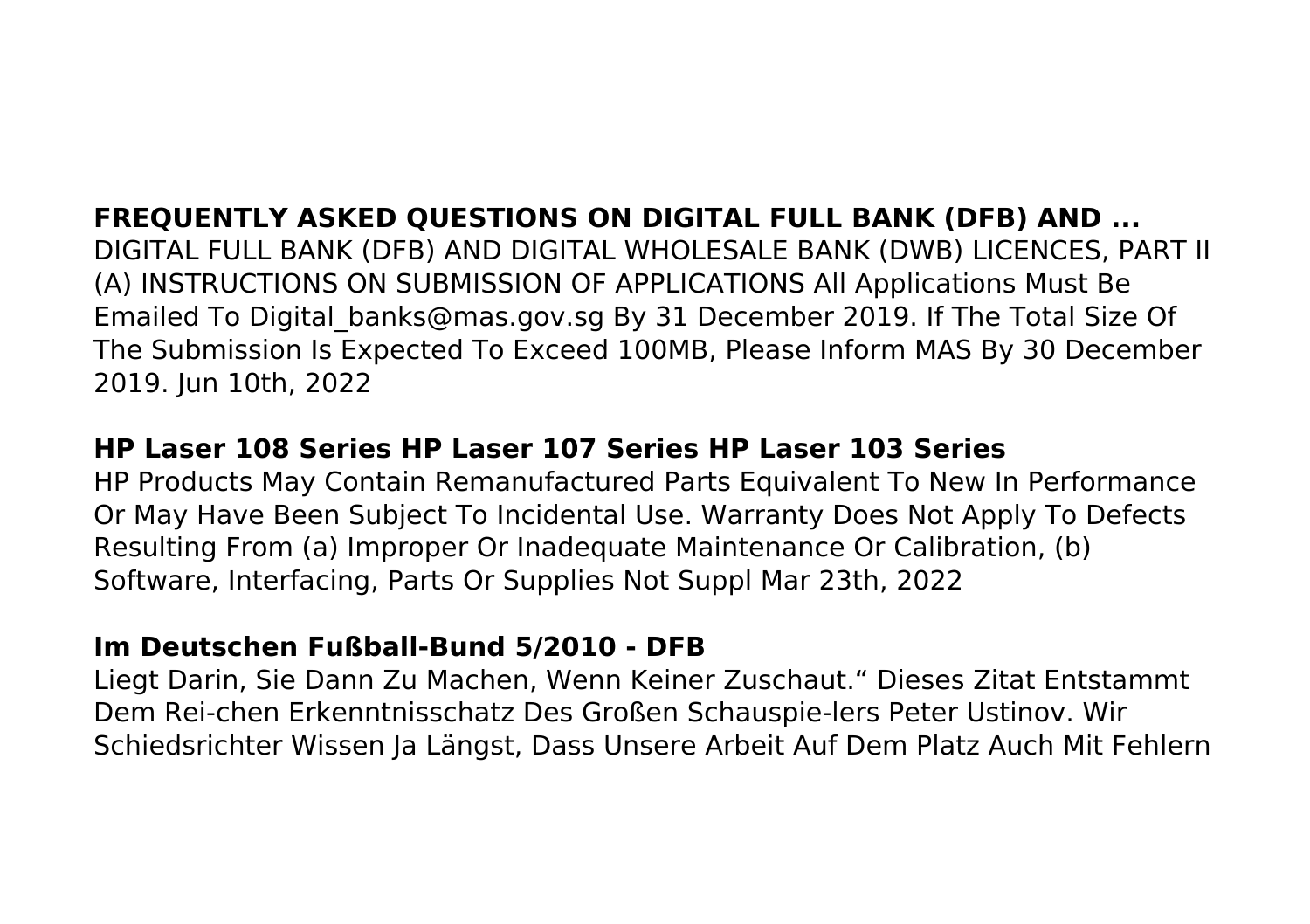Behaftet Ist, Von Denen Sich Der Eine Oder Andere Manchmal Gar Nicht Vermei-den Lässt. Mar 25th, 2022

## **SOUND ABSORPTION - DFB Sales**

ASTM C423. Series/Model: 1" Thick Quiet-Core, Substrate. 997: 1) The NRC Rating Is The Arithmetic Average Of The Sound Absorption Coefficients At 250, 500, 1000, And 2000 Hertz. The Average Is Rounded To The Nearest Multip Mar 9th, 2022

## **Umbruch 1-2013 Umbruch 3-2012 - DFB**

Während Des Spiels Kurze Schritte Und Sprints, Läuft Viel Seitwärts Oder – Wenn Es Das Spielgesche-hen Erfordert – Auch Mal Rück-wärts. Die Fitness-Überprüfung Beginnt Mit Einem "Speed-Test". Dabei Müssen Die Schiedsrichter I Jan 16th, 2022

## **Digital Filter Block (DFB) Assembler**

DFB Resume() Disables Writing To The DFB RAM, Clears Any Pending Interrupts, Disconnects The DFB RAM From The Data Bus, And Runs The DFB. DFB SetCoherency() Sets The Coherency Key To Low/mid/high Byte Based On The CoherencyKey Parameter That Is ... Assembler … May 22th, 2022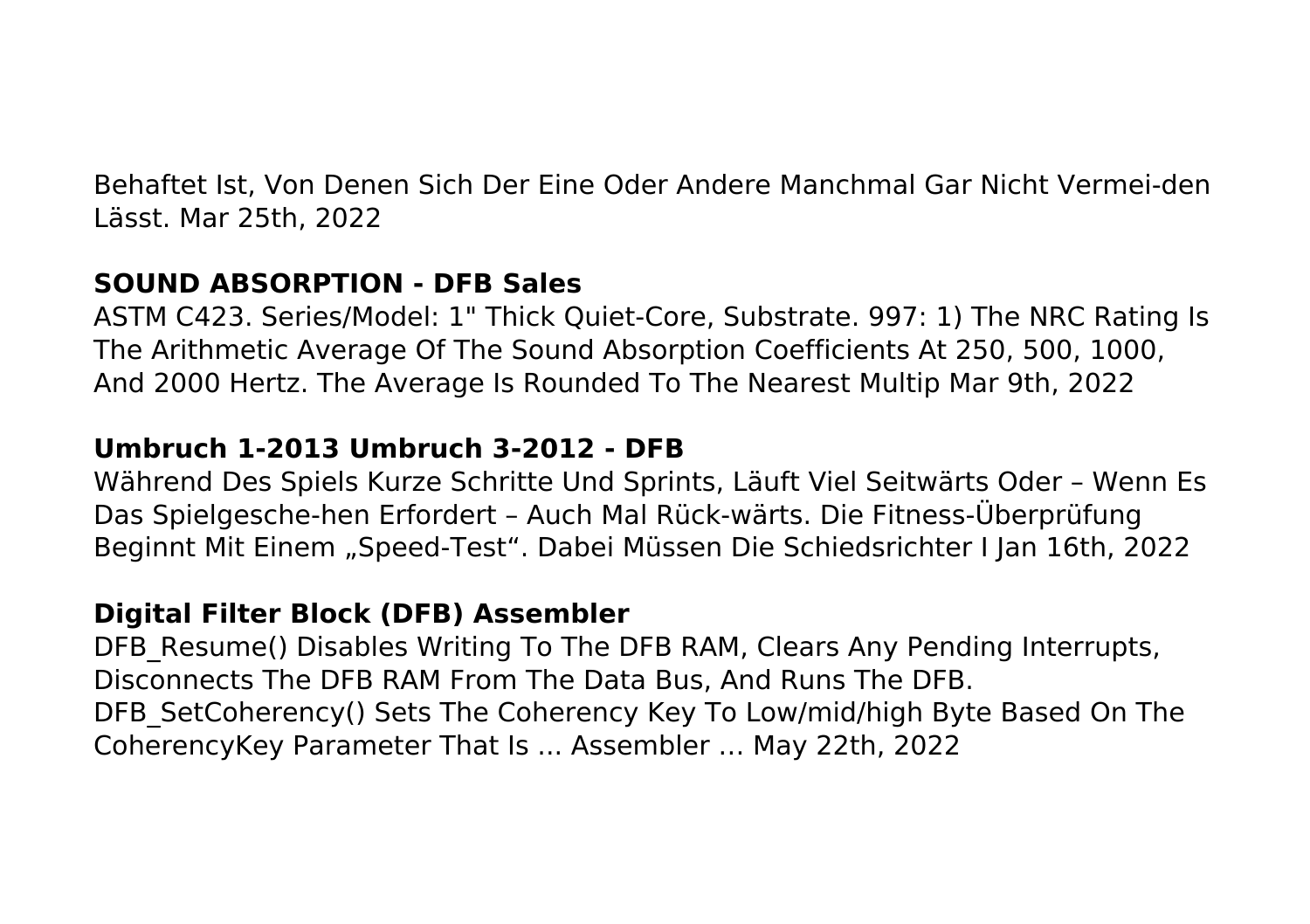# **HIGH BANDWIDTH DFB LASERS**

Thermistor Steinhart-Hart Coefficients  $A = 1.1291e-3$  B = 2.3413e-4 C = 8.7674e-8 1 Reference Model Number AA0702 For Units With Apr 17th, 2022

#### **HIGH POWER DFB LASERS - Gandh.com**

Thermistor Steinhart-Hart Coefficients  $A = 1.1291e-3$  B = 2.3413e-4 C = 8.7674e-8 1 I Op And Defined On Device Specific Test Sheet Supplied With E Apr 7th, 2022

#### **HIGH POWER DFB LASERS**

TEC 4 V Thermistor Current 2 MA Thermistor Voltage 5 V Lead Soldering Time 10 S Lead Soldering Temperature 250 °C ESD (human Body Model) 500 V \* Stresses Beyond Those Listed Under "Absolute Maximum Ratings" May Cause Permanent Damage To The Device. These Are Stress Ratings Only And Operation Of The Device At Or Beyond These Conditions Is ... Mar 19th, 2022

## **QS By DFB**

The QS 120V Smart Panel Power Supply (QSPS-P1-10-60) Is A 24V=== Hardwired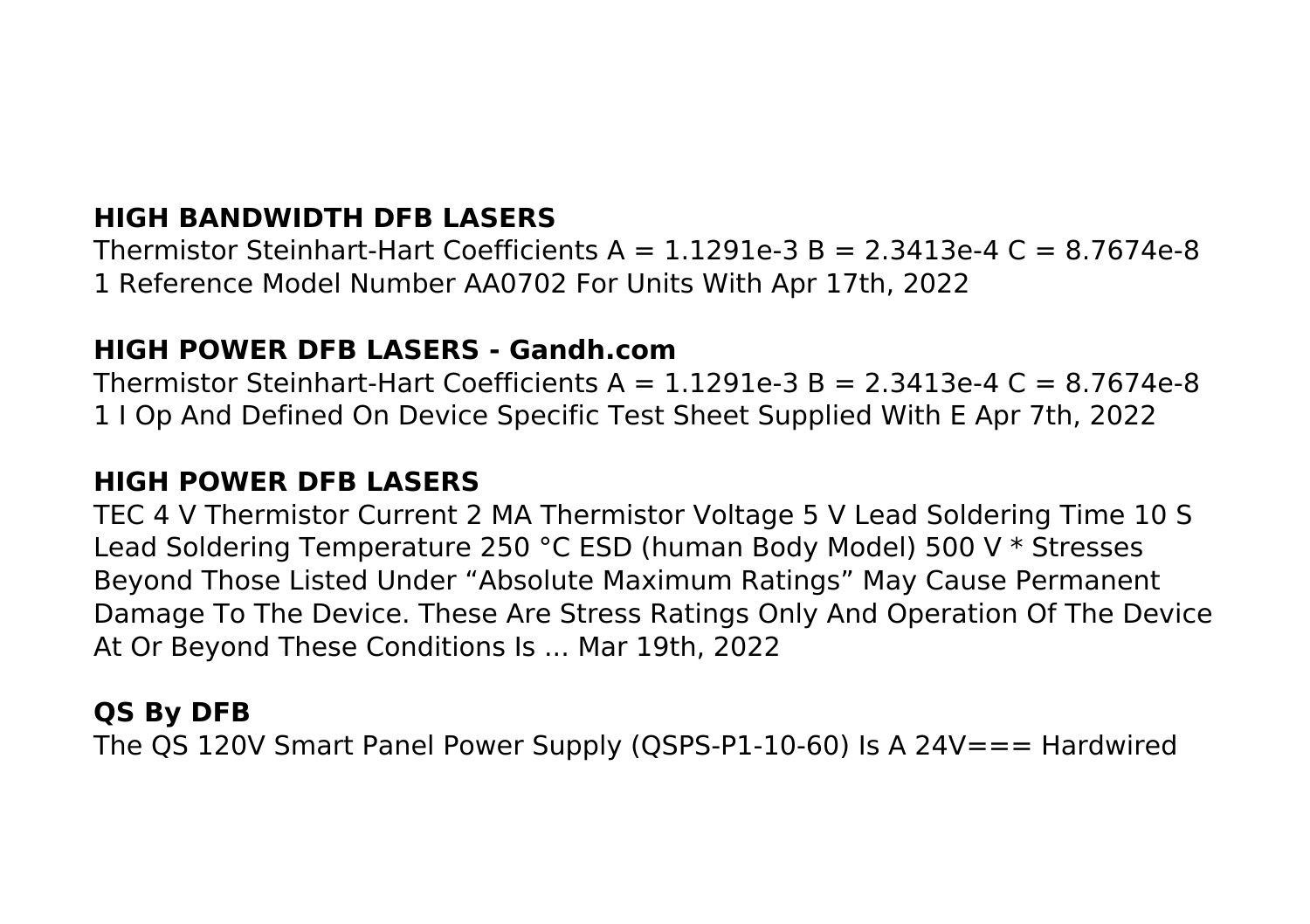Power Supply That Is Used With QS Lighting And Shading Devices. QSPS-10-60 Simplifies The Wiring And Organizes Installa-tions That Require Multiple Power Supplies. Each Panel Contains Ten 30W (60W Peak) Power Supplies, Designed For Use With QS Lighting And Shading Devices.File Size: 1MBPage Count: 16 Jun 6th, 2022

# **Vom Deutschen Fußball-Bund (DFB) Vorregistrierte ...**

Adresse Via Guido Reni 7 40125 Bologna Italien Kontakt - - Atangana27@hotmail.com - Adresse Eyßelheideweg 73 38518 Gifhorn Deutschland Kontakt - 0151/47220070 B.aybasti@analysis-sportagents.com Www.analysissportagents.com Adresse Lauenbühlstr. 59 88161 Lindenberg Deu Jun 14th, 2022

# **Laser Diode Burn-In And Reliability Testing**

LASER DIODE BURN-IN AND RELIABILITY TESTING By Lawrence A. Johnson Introduction Over 99% Of All Lasers Manufactured In The World Today Are Semiconductor Laser Diodes. Reliability Is A Concern In Every Laser Diode Application Whether It Is A Simple \$10 Laser Pointer Or A Space Qualified Optical Transmitter Link. The Commercial Success Of A Laser May 13th, 2022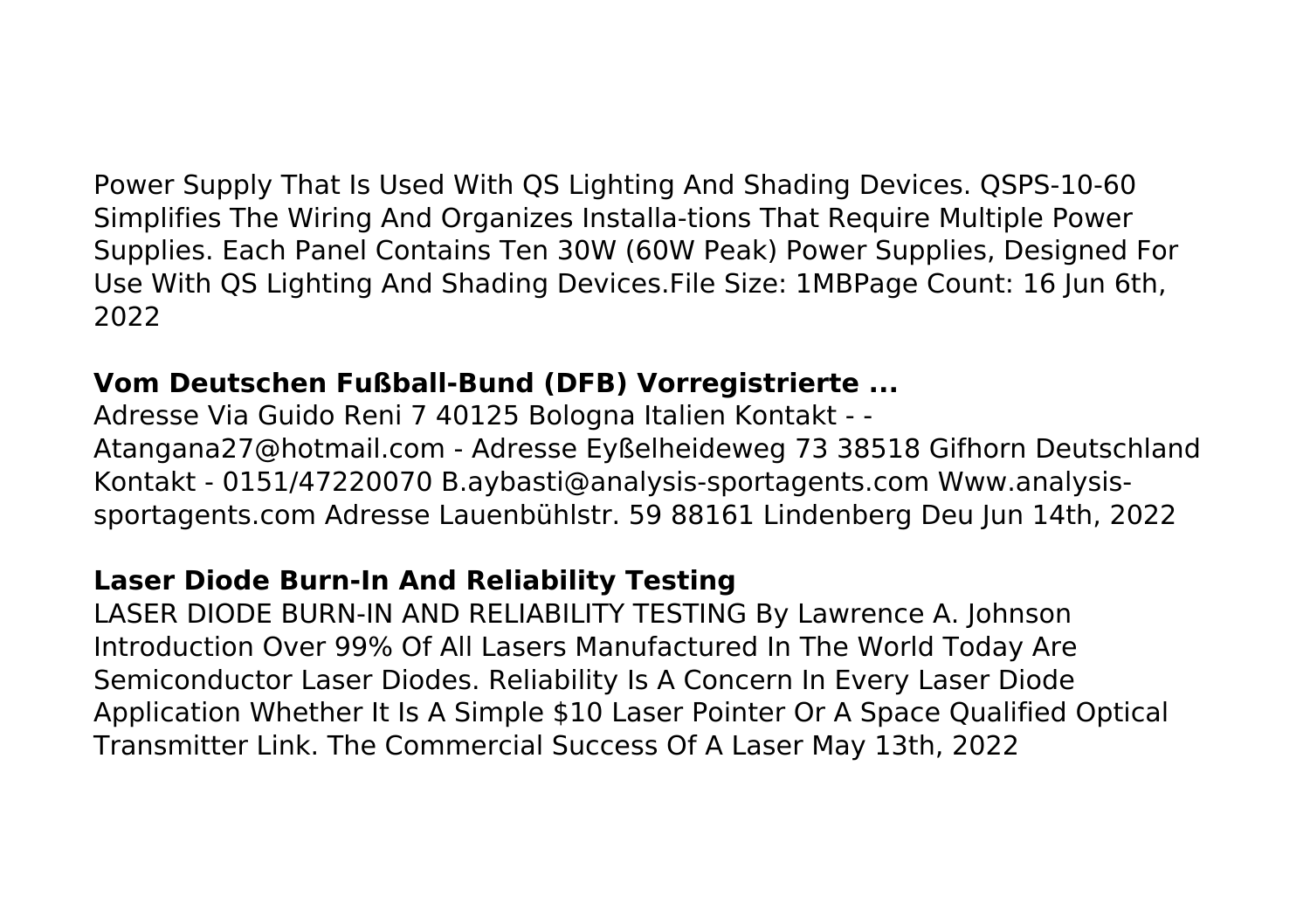# **Testing Laser Diode Modules And VCSELs With The 2601B ...**

A VCSEL Has A More Complicated Semiconductor Structure Than A Standard Laser Diode, But Typically A Less Complicated Package. A Classic Cross-section Of A VCSEL Is Shown In Figure 2. Unlike Edge-emitting Laser Diodes, The VCSEL Can Be Tested On Wafer. This Presents New Opportunities And Challenges In Testing That Will Be Addressed Later In This Mar 8th, 2022

## **Laser Diode Qualification And Guidelines Document Outline**

ISO-17526 Optics And Optical Instruments – Lasers And Laser-related Equipment – Lifetime Of Lasers MIL-STD-1580 Test Methods Standard, Destructive Physical Analysis For EEE Parts MIL-STD-750 Test Methods For Semiconductor Jun 22th, 2022

# **Optical Bistability In Diode-laser Amplifiers And ...**

Optical Bistability (OB) In Semiconductor Lasers And In Resonant-type Laser Amplifiers Has Attracted Much Attention Recently Because Of Its Potential Application In Optical Computing And Optical Communication Networks. When A Semiconductor Laser, Biased Just Below Thresho Feb 14th, 2022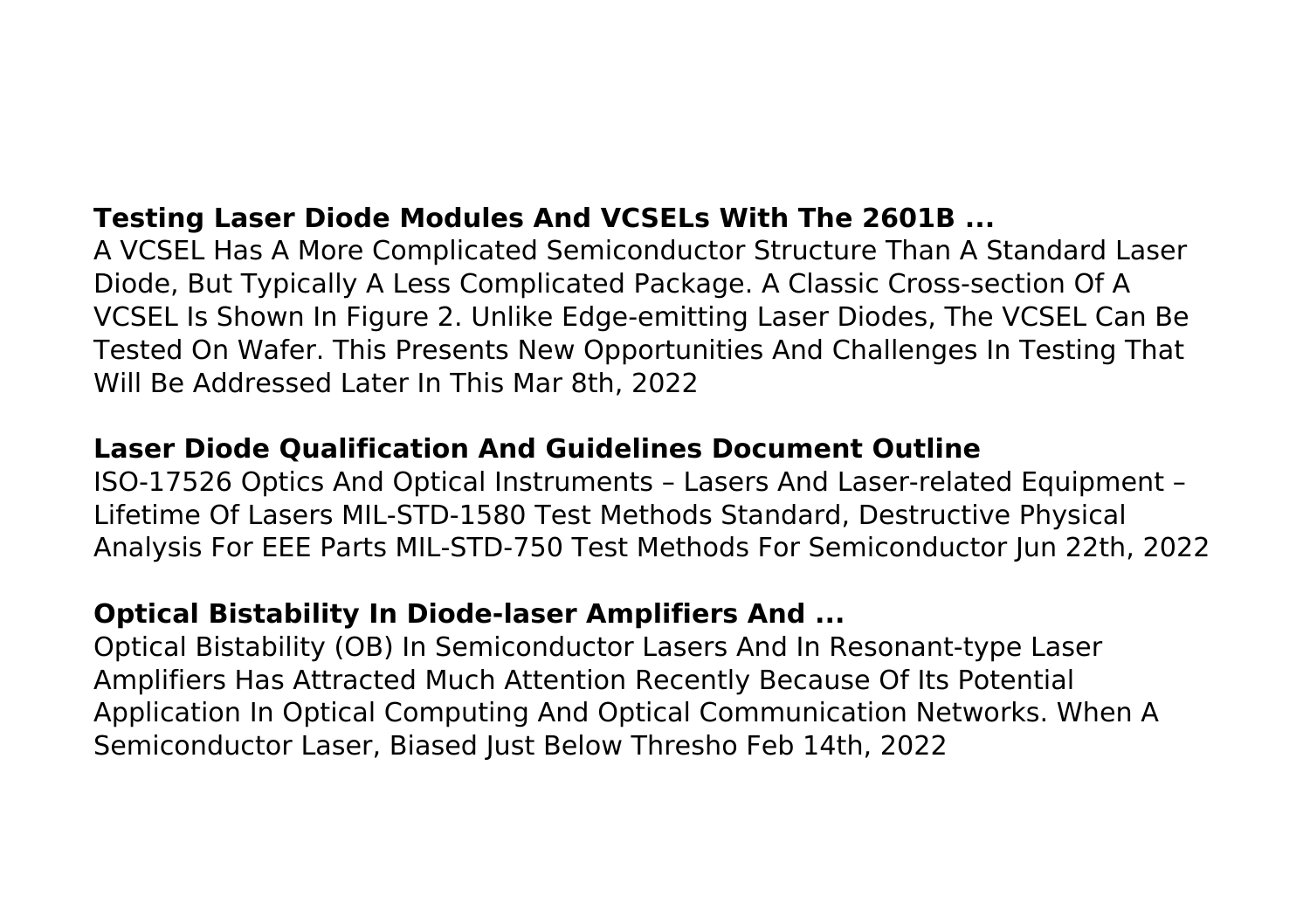# **The Effect Of Diode Laser And Topical Steroid On Serum ...**

Each Group. Friedman's Test Was Used To Compare Bet-ween Pre-, Post-treatment And After Exacerbation Values In Each Group. Wilcoxon Signed-rank Test Was Used For Pair-wise Comparisons When Friedman's Test Is Signifi-cant. Bonferroni's Correction Was Applied For The Jun 13th, 2022

## **High-power Diode Laser Technology And Applications VIII ...**

R. Feeler, J. Junghans, J. Remley, D.Schnurbusch,E. Stephens,Northrop GrummanCutting Edge Optronics (Un Feb 5th, 2022

# **Comparison Of Diode-side-pumped Nd:YAG And Nd:YAP Laser**

For Active Medium Pumping, A Quasi-CW Laser Diode (QCW-LD) ARR18P400 (Cutting Edge Optronics) Was Used. The Diode Light Emission Area With Dimensions 10£3mm Consists Of 8 Linear Bars. Maximum Output Power Of This Diode Was 400W. The Diode Was Cooled By Pe Jan 8th, 2022